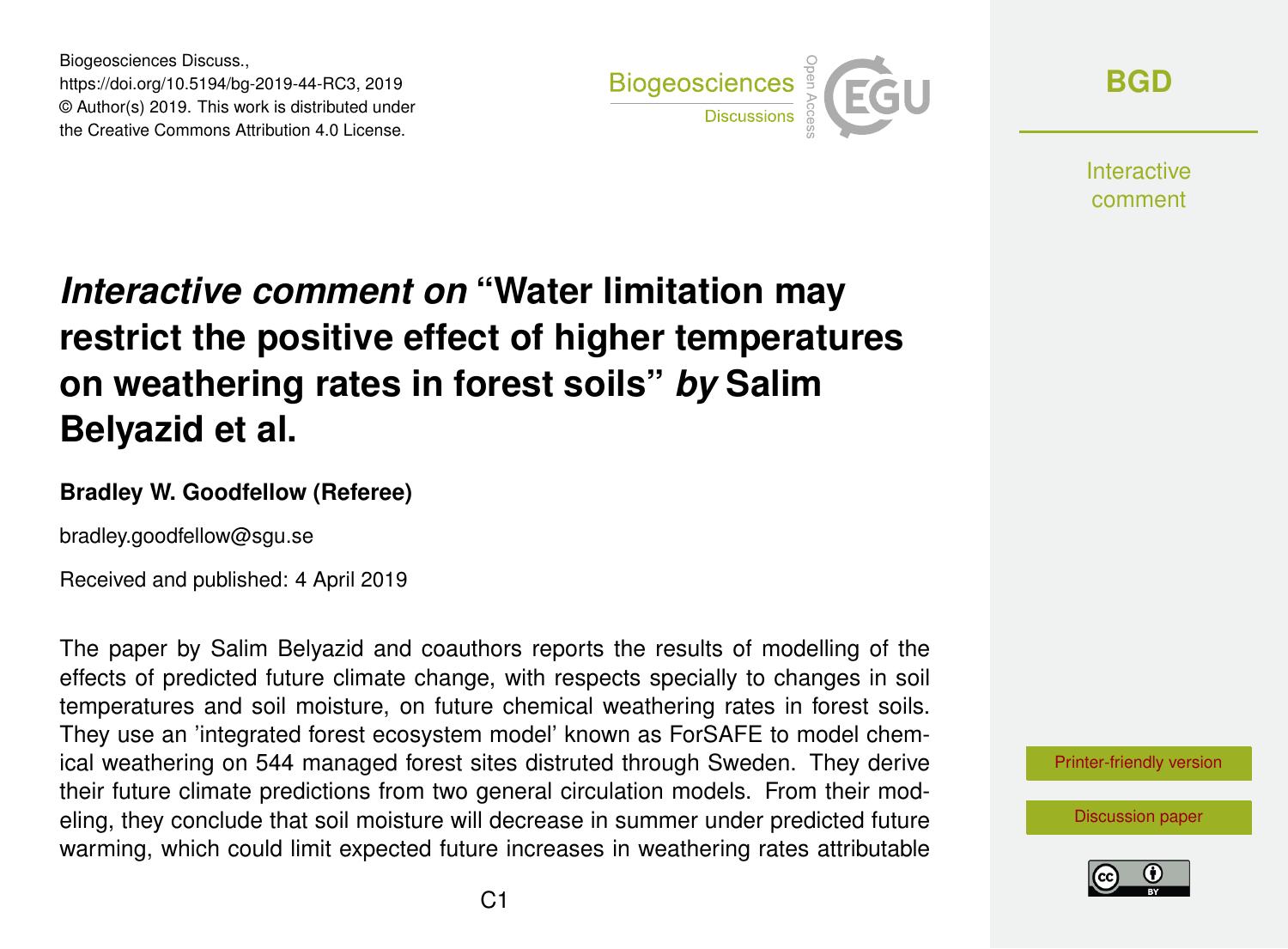to higher temperatures.

I write this review from the perspective of someone who is not a modeler but rather is a geomorphologist with knowledge of weathering. I thought the paper was really disappointing, given that this is an interesting topic and that the paper started reasonably well. The Abstract was clear and concise, the Introduction set the problem up, and the Methods were explained. However, from there the manuscript deteriorates with some fairly uninspiring results, a discussion that reads as esoteric and largely irrelevant to the results, and no Conclusions. The authors discuss various shortcomings with weathering models but offer no interpretation of their Results. There also seems to be almost no connection between the model and the physical environment, depite using 544 forest soil sites (boreal forest, soils developed on glacial diamicts, temperate to Arctic climatic range, mineral derived nutrients, podzols, etc, are all terms reflective of the physical environment that I was looking for but which were missing). Also, the important effects of soil erosion on chemical weathering rates are completely overlooked and there is no consideration of the temporal evolution of these soils derived from glacial sediments, which may be largely unrelated to climate. For example, what happens over time as easily available mineral nutrients in the sediments are depleted? Is there any bedrock weathering and how might that change in the future? The soils on which many of these forests are located are frequently thin and clastic. What about the effects of fire under a future warmer climate on these managed forests, in terms of nutrient uptake, nutrient cycling, effects on surface runoff, and vegetation assemblages, which might also be important enough to at least warrant a mention? The thread of their narrative is difficult to follow and I missed having a Conclusion section. The paper simply finishes with this sentence: "To reduce the uncertainties connected to those regressions, a revision of the regression is required, where the newest technology can be used". It really says nothing, which in a way sums up this paper. It's a pity because I think the modelling exercise that the authors have completed has merit and it could be worthy of publication, but certainly is not, in my view, in its present form.

## **[BGD](https://www.biogeosciences-discuss.net/)**

Interactive comment

[Printer-friendly version](https://www.biogeosciences-discuss.net/bg-2019-44/bg-2019-44-RC3-print.pdf)

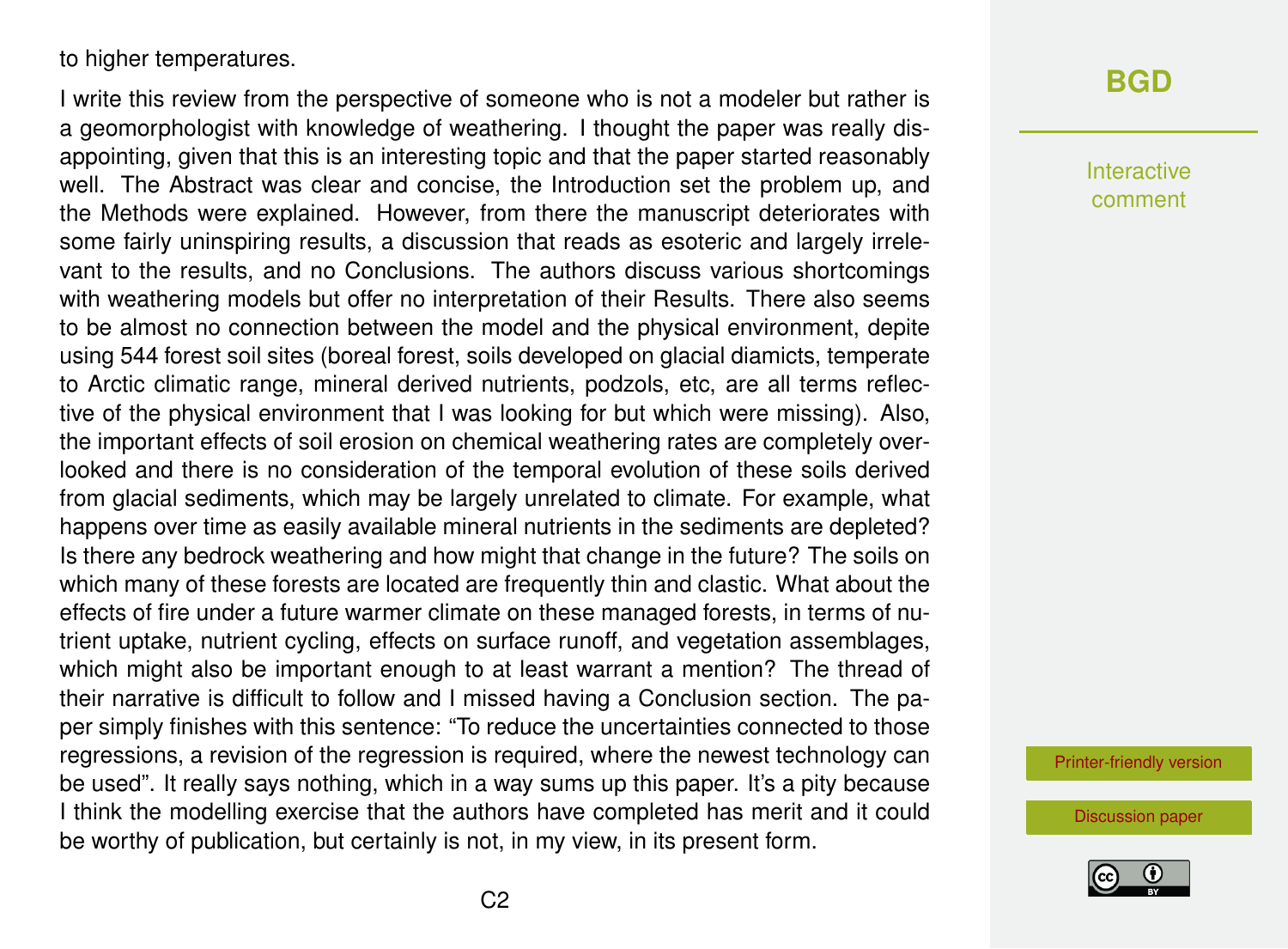In addition to this general impression, I list the following specific points: I have enormous sympathy for non-native English speakers having to write scientific English. It's not easy. However, the manuscript does suffer from it being difficult to read and from numerous grammatical errors, especially through the Results and Discussion sections. A revised version would benefit from more detailed proof reading.

15: Previous estimates of weathering rates? And what about temperature controls on reaction kinetics? 20: For those from a different field, it could be worthwhile explaining 'productive'. We can guess what it probably means but it would be good to have it defined. Also, what is modeled? 25: Elevated air temperatures should appear earlier 30: This could be shortened 35: It is unclear what exceedance of planetary boundaries means, its connection with climate change, and its relevance for this paper. 40: Why is an increase in biomass production needed to meet the stated goals? 50: Grammatical error with the references. Be specific and substitute tree harvesting for forestry!? 55: Compensation potential – with respect to acidity? The reader can often guess what you mean but the writing should be much clearer. 60: Losses of what? 65: Accelerated is preferable to higher because the latter might mean larger trees. 70: Could be worth explaining radicals or being more specific with respect to listing those. Also the number and intensity of wetting and drying cycles might be important. "Net effect is positive or negative" be explicit: "on chemical weathering of soils". Also weathering encompasses physical and chemical processes, and physical processes related to freeze-thaw/frost cracking will change in a different way to chemical processes, under a warmer climate. 80: Are you explicitly modelling all of the unsaturated zone? What about in locations where it extends below the maximum rooting depth? What is the maximum rooting depth? 90: "and" organic cations. And "H2O" with the 2 as subscript. 95: What are the different layers of the simulated soil? 125: Hydrology-related fluxes of what? 130: No previous mention of the listed atmospheric pollutants. Explain their importance to this study and do this earlier in the paper. 150: Explain why you use these two particular models: ECHAM5 GCM and CCSM3 GCM. Is "story line" the correct term?

**[BGD](https://www.biogeosciences-discuss.net/)**

Interactive comment

[Printer-friendly version](https://www.biogeosciences-discuss.net/bg-2019-44/bg-2019-44-RC3-print.pdf)

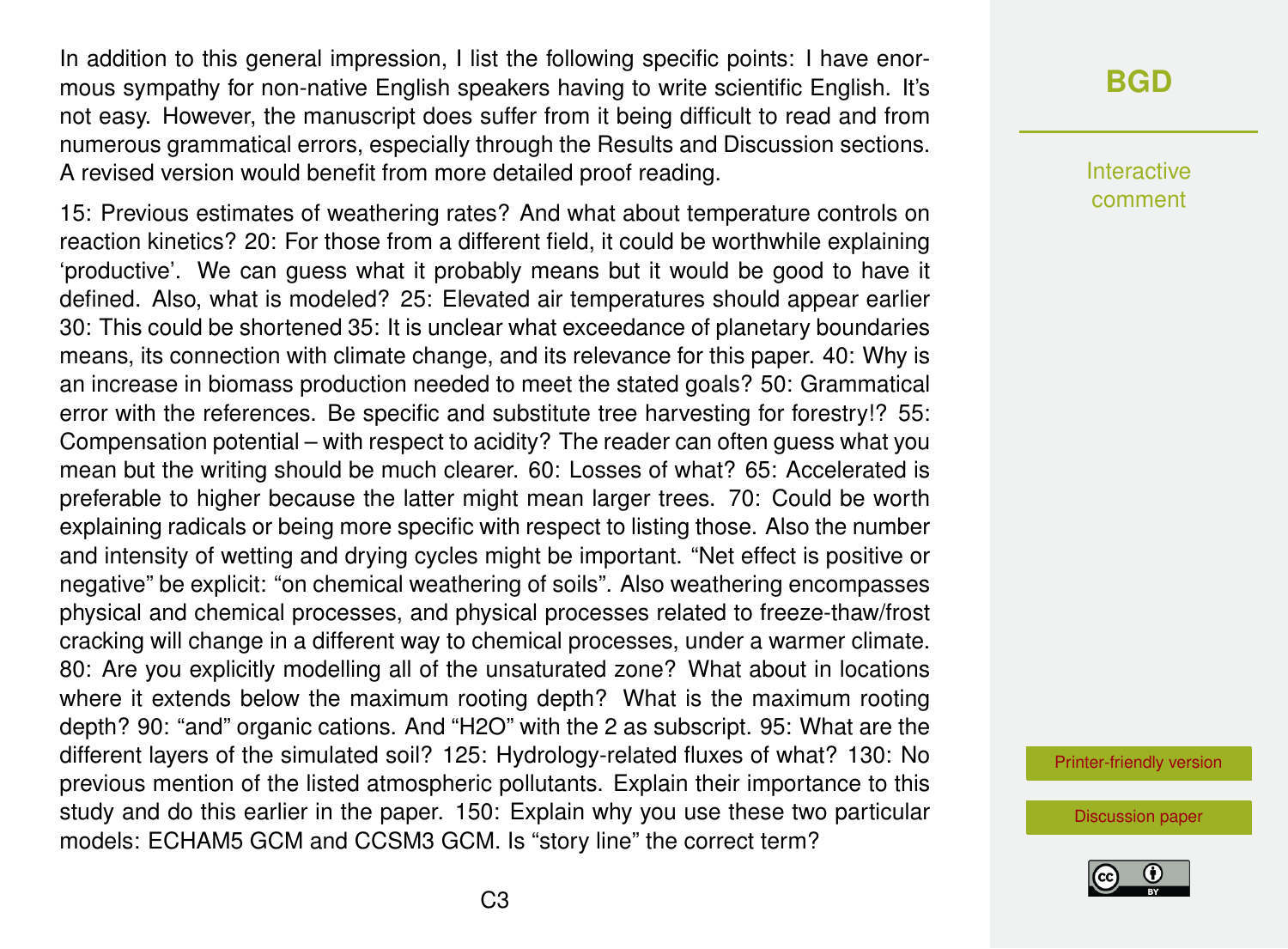RESULTS: In general, I found this section to be hard to follow. 175: Temporal or spatial 'variability'? 175-180: These two sentences read as being in conflict with each other. 190: Is it really both climate models? In the CCSM result in Figure 4 it appears that variance increases with soil temperature increase. 195: There really is no correlation between annual weathering rate and predicted moisture change. Is the correlation really significant? You are explaining 5% of the variance. The regression line very weakly indicates that annual weathering will increase with reduced soil moisture. Why would this be so and if you consider this result to be significant then why isn't is further explored in the Discussion?

DISCUSSION: There is essentially no exploration of the results but lots of esoteric model details. The sentence below 230 is essentially a repeat of 230. Part of the disparity in what? 235: Geophysical properties – what about geochemical properties? Soil coarse material – this is the first mention of grain sizes and their importance to the study needs to be introduced near the start of the paper. "Fine earth" – is that silt + clay? "Estimation method" – what is being estimated? 240: "User defined possible materials" sounds like something out of a robotic University HR department. It is incomprehensible here. Also a concluding sentence is needed for this paragraph. What is the key point for the reader? 250: It is unclear what this sentence means 265: It is entirely unclear what the concluding sentence to this paragraph means. 275: Exposed mineral surface – is this reactive surface area?

CONCLUSIONS: Where are they?

TABLES AND FIGURES Table 1: Might be better in a plot!? Define "future climate" in the footnotes. It is not a constant, but rather is evolving. 370: What is "increment of weathering"? 385: Define BC in the caption. 390: Figure 4: only the bottom left hand figure shows a correlation, and it is weak. 400: Figure 6: Is it even worth showing these? The highest R2 of the 4 plots is 0.1. 410: Figure 8. Here you have something but you make no attempt in the Discussion to explain it. This result may reflect an expected chemical weathering threshold around zero degrees. Increases in win-

## **[BGD](https://www.biogeosciences-discuss.net/)**

Interactive comment

[Printer-friendly version](https://www.biogeosciences-discuss.net/bg-2019-44/bg-2019-44-RC3-print.pdf)